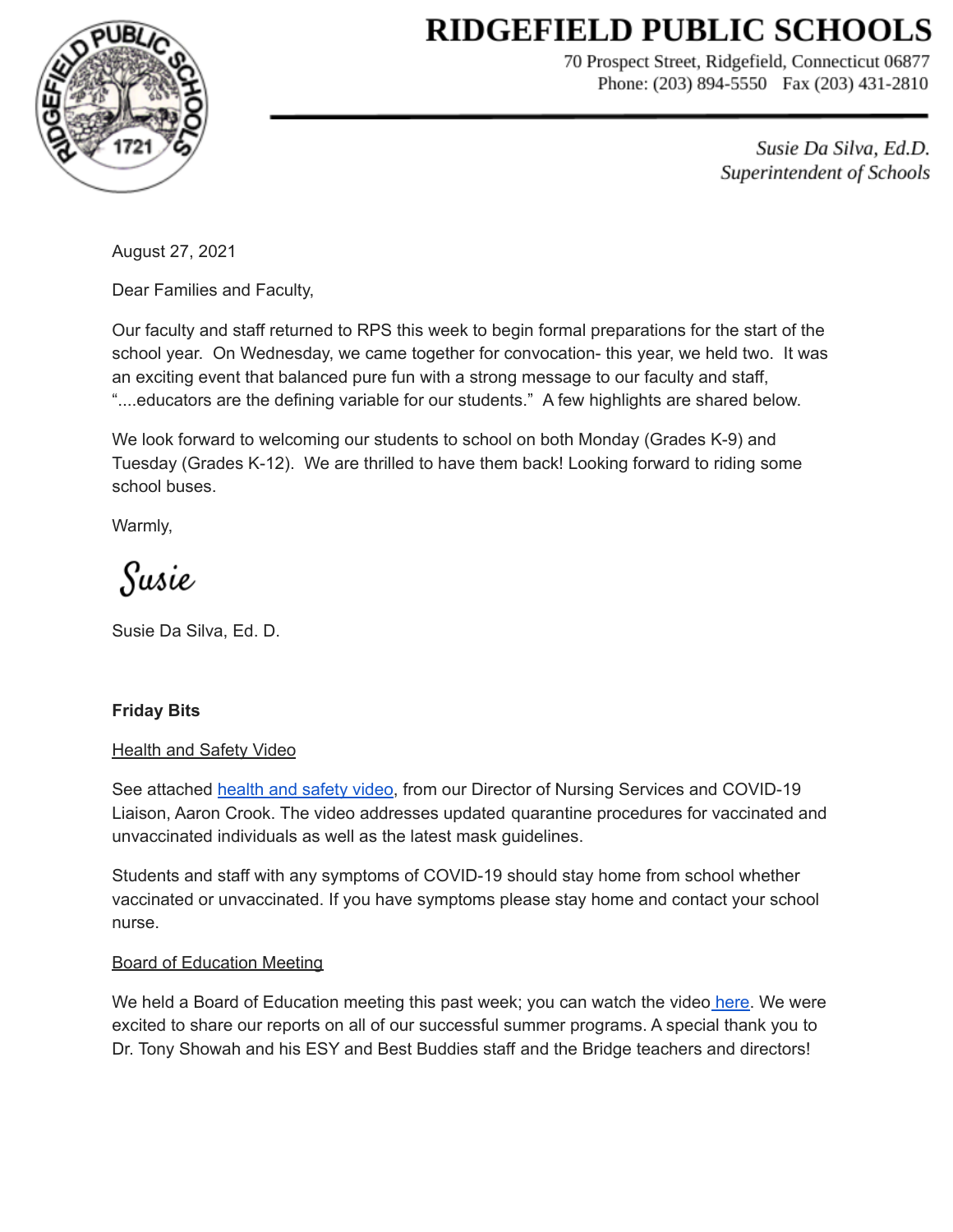## **Convocation**

Enjoy this [moment](https://drive.google.com/file/d/1suiJv9ZnMAVaBprWyBJdJzjTL-9tETjR/view?usp=sharing_eil_m&ts=61292fbe) and this [moment!](https://drive.google.com/file/d/1wOox7NkUEuk6-Gfh4RT62YqISnaXfrPS/view?usp=sharing_eil_m&ts=6124e89e)

#### **Reminders**

Parent and Student Handbooks for the 2021-22 School Year

The updated handbooks have been released and are available on the district website and the RHS website respectively.

Click [here](https://drive.google.com/file/d/0BySPy5jxJn6ZcVIwdWlpQkl1djg/view?usp=sharing&resourcekey=0-i9v5PwijDGu8DtlHmFotAA) to view the K-8 Handbook

Click [here](https://tb2cdn.schoolwebmasters.com/accnt_167542/site_171355/Documents/Student-Parent-Handbook.pdf) to view the RHS Student and Parent Handbook

#### 2021-22 Chromebook Distribution

If you still have not watched these videos, please take a moment to watch a short informational video on this year's Chromebook distribution and policies. CLICK HERE FOR [VIDEOS](https://sites.google.com/ridgefieldps.net/rpstech/chromebooks)

#### Teaching and Learning Updates

The Curriculum Department has updated the Parent Website in order to make it easier for parents to find what they need. It is attached to the RPS website under the Departments tab, then click the Curriculum & Instruction link to locate the Parent Curriculum Site. [Click](https://sites.google.com/ridgefieldps.net/ridgefieldpublicschools/home) here to take a look!

Teachers engaged in professional learning this week. At the elementary level, the focus centered around curriculum updates in all content areas; differentiated learning through small group instruction; and the use of new Chromebooks. Special Education, PK, Kindergarten, and First Grade teachers also received training in the new curriculum resource Heggerty Phonemic Awareness. Essentials and grades 6-12 core content area teachers worked on alignment and collaboration.

#### Food Service

As a reminder- in partnership with CSDE, Ridgefield Public Schools will continue to offer a free meal in all of our schools, *including the high school*, for the entire 2021-22 school year. This free meal will be a fully nutritious meal as guided by the State of Connecticut and Federal Regulations. Any 'a la carte' items outside of a full meal will still need to be purchased. While we have been approved to offer a free lunch for all high school students, we have not yet been approved to offer a free breakfast (although our request is still being considered); so more to come on that. Click [here](https://drive.google.com/file/d/1Hp9SqDZ0_fzfuOmDHZaAJciu6XR2fUAx/view?usp=sharing) to find a welcome back letter from Chartwells Food Service with more information.

#### Advanced Child Tax Credit

Find more information [here.](https://drive.google.com/file/d/1jKO6tTFyHwicQtF-Jzf0t59H-7jSuqe9/view?usp=sharing)